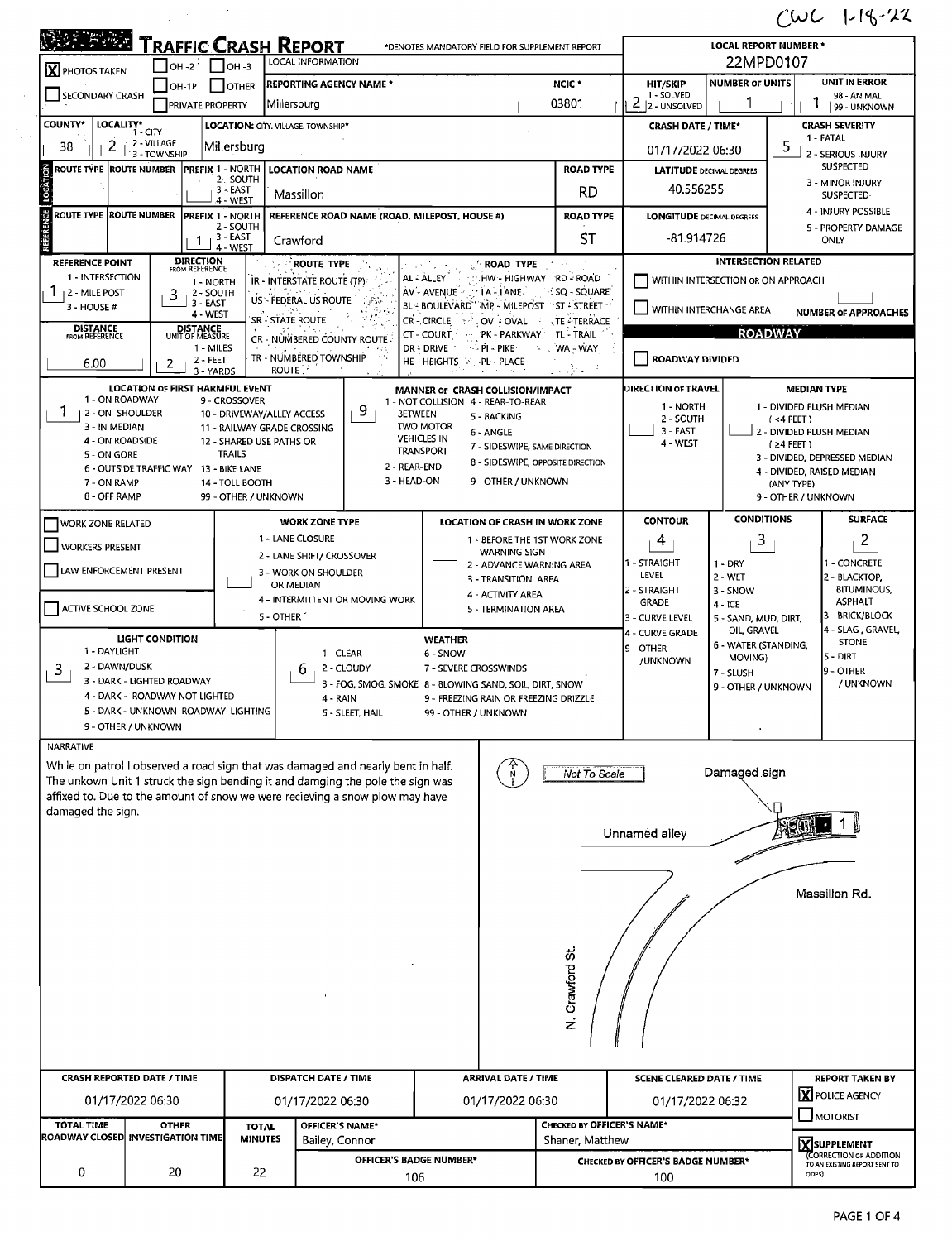| <b>REPAIRE UNIT</b>                                                                    |                                                                                                                                                                                                                                  | <b>LOCAL REPORT NUMBER</b>                                                                        |                                                                 |                                                                    |                                                                 |                                       |                                                                      |  |  |  |  |
|----------------------------------------------------------------------------------------|----------------------------------------------------------------------------------------------------------------------------------------------------------------------------------------------------------------------------------|---------------------------------------------------------------------------------------------------|-----------------------------------------------------------------|--------------------------------------------------------------------|-----------------------------------------------------------------|---------------------------------------|----------------------------------------------------------------------|--|--|--|--|
|                                                                                        |                                                                                                                                                                                                                                  | 22MPD0107                                                                                         |                                                                 |                                                                    |                                                                 |                                       |                                                                      |  |  |  |  |
| OWNER NAME: LAST, FIRST, MIDDLE (C) SAME AS DRIVER!<br>UNIT#                           |                                                                                                                                                                                                                                  | DAMAGE<br>DAMAGE SCALE                                                                            |                                                                 |                                                                    |                                                                 |                                       |                                                                      |  |  |  |  |
| ę<br>OWNER ADDRESS: STREET, CITY, STATE, ZIP ( C) SAME AS DRIVER)                      |                                                                                                                                                                                                                                  | 1 - NONE<br>3 - FUNCTIONAL DAMAGE                                                                 |                                                                 |                                                                    |                                                                 |                                       |                                                                      |  |  |  |  |
| o w<br>ОH                                                                              |                                                                                                                                                                                                                                  | 2 - MINOR DAMAGE<br>4 - DISABLING DAMAGE<br>9 - UNKNOWN                                           |                                                                 |                                                                    |                                                                 |                                       |                                                                      |  |  |  |  |
| <b>COMMERCIAL CARRIER: NAME, ADDRESS, CITY, STATE, ZIP</b>                             |                                                                                                                                                                                                                                  |                                                                                                   | COMMERCIAL CARRIER PHONE: INCLUDE AREA CODE                     |                                                                    |                                                                 | <b>DAMAGED AREA(S)</b>                |                                                                      |  |  |  |  |
| LP STATE LICENSE PLATE #                                                               |                                                                                                                                                                                                                                  | <b>VEHICLE IDENTIFICATION #</b>                                                                   |                                                                 | <b>VEHICLE YEAR</b>                                                | <b>VEHICLE MAKE</b>                                             |                                       | INDICATE ALL THAT APPLY                                              |  |  |  |  |
|                                                                                        |                                                                                                                                                                                                                                  |                                                                                                   |                                                                 |                                                                    |                                                                 |                                       |                                                                      |  |  |  |  |
| <b>INSURANCE COMPANY</b><br><b>IINSURANCE</b><br>IVERIFIED                             |                                                                                                                                                                                                                                  | <b>INSURANCE POLICY #</b>                                                                         |                                                                 | <b>COLOR</b>                                                       | <b>VEHICLE MODEL</b>                                            |                                       |                                                                      |  |  |  |  |
| <b>TYPE OF USE</b>                                                                     | IN EMERGENCY                                                                                                                                                                                                                     | US DOT#                                                                                           |                                                                 | <b>TOWED BY: COMPANY NAME</b>                                      |                                                                 |                                       |                                                                      |  |  |  |  |
| COMMERCIAL<br>GOVERNMENT<br>INTERLOCK                                                  | RESPONSE                                                                                                                                                                                                                         | VEHICLE WEIGHT GVWR/GCWR<br># OCCUPANTS                                                           |                                                                 |                                                                    | <b>HAZARDOUS MATERIAL</b>                                       |                                       |                                                                      |  |  |  |  |
| X HIT/SKIP UNIT<br>DEVICE<br><b>EQUIPPED</b>                                           |                                                                                                                                                                                                                                  | $1 - 510K$ LBS.<br>2 - 10,001 - 26K LBS.                                                          | MATERIAL <br>CLASS # PLACARD ID #<br><b>RELEASED</b><br>PLACARD |                                                                    |                                                                 |                                       |                                                                      |  |  |  |  |
| 1 - PASSENGER CAR                                                                      | 6 - VAN (9-1S SEATS)                                                                                                                                                                                                             | 3 - > 26K LBS.<br>12 - GOLF CART                                                                  |                                                                 | 18 - LIMO (LIVERY VEHICLE)                                         | 23 - PEDESTRIAN/SKATER                                          |                                       |                                                                      |  |  |  |  |
| 2 - PASSENGER VAN<br>99<br>(MINIVAN)                                                   | 7 - MOTORCYCLE 2-WHEELED<br>8 - MOTORCYCLE 3-WHEELED                                                                                                                                                                             | 13 - SNOWMOBILE<br>14 - SINGLE UNIT                                                               | 20 - OTHER VEHICLE                                              | 19 - BUS (16+ PASSENGERS)                                          | 24 - WHEELCHAIR (ANY TYPE)<br>25 - OTHER NON-MOTORIST           |                                       |                                                                      |  |  |  |  |
| <b>UNIT TYPE 3 - SPORT UTILITY</b><br>VEHICLE                                          | 9 - AUTOCYCLE<br>10 - MOPED OR MOTORIZED                                                                                                                                                                                         | <b>TRUCK</b><br>15 - SEMI-TRACTOR                                                                 | 21 - HEAVY EQUIPMENT                                            |                                                                    | 26 - BICYCLE                                                    |                                       |                                                                      |  |  |  |  |
| 4 - PICK UP<br>5 - CARGO VAN                                                           | <b>BICYCLE</b><br>11 - ALL TERRAIN VEHICLE                                                                                                                                                                                       | 16 - FARM EQUIPMENT<br>17 - MOTORHOME                                                             |                                                                 | 22 - ANIMAL WITH RIDER OR<br>27 - TRAIN<br>ANIMAL-DRAWN VEHICLE    | 99 - UNKNOWN OR HIT/SKIP                                        |                                       |                                                                      |  |  |  |  |
| # OF TRAILING UNITS                                                                    | (ATV/UTV)                                                                                                                                                                                                                        |                                                                                                   |                                                                 |                                                                    |                                                                 |                                       |                                                                      |  |  |  |  |
| VEHICL<br>WAS VEHICLE OPERATING IN AUTONOMOUS                                          |                                                                                                                                                                                                                                  | 0 - NO AUTOMATION                                                                                 |                                                                 | 3 - CONDITIONAL AUTOMATION 9 - UNKNOWN                             |                                                                 |                                       |                                                                      |  |  |  |  |
| MODE WHEN CRASH OCCURRED?                                                              |                                                                                                                                                                                                                                  | 1 - DRIVER ASSISTANCE                                                                             |                                                                 | 4 - HIGH AUTOMATION                                                |                                                                 |                                       |                                                                      |  |  |  |  |
| 1-YES 2-NO 9-OTHER/UNKNOWN                                                             | MODE LEVEL                                                                                                                                                                                                                       | AUTONOMOUS 2 - PARTIAL AUTOMATION 5 - FULL AUTOMATION                                             |                                                                 |                                                                    |                                                                 |                                       |                                                                      |  |  |  |  |
| 1 - NONE<br>2 - TAXI                                                                   | 6 - BUS - CHARTER/TOUR<br>7 - BUS - INTERCITY                                                                                                                                                                                    | 11 - FIRE<br>12 - MILITARY                                                                        | 16 - FARM<br>17 - MOWING                                        |                                                                    | 21 - MAIL CARRIER<br>99 - OTHER / UNKNOWN                       |                                       |                                                                      |  |  |  |  |
| 3 - ELECTRONIC RIDE<br>SHARING<br><b>SPECIAL</b>                                       | 8 - BUS - SHUTTLE<br>9 - BUS - OTHER                                                                                                                                                                                             | 13 - POLICE<br>14 - PUBLIC UTILITY                                                                | 19 - TOWING                                                     | 18 - SNOW REMOVAL                                                  |                                                                 |                                       |                                                                      |  |  |  |  |
| <b>FUNCTION 4 - SCHOOL TRANSPORT</b><br>S - BUS - TRANSIT/COMMUTER                     | 10 - AMBULANCE                                                                                                                                                                                                                   | 15 - CONSTRUCTION EQUIP.                                                                          |                                                                 | 20 - SAFETY SERVICE<br><b>PATROL</b>                               |                                                                 |                                       | -12                                                                  |  |  |  |  |
| 1 - NO CARGO BODY TYPE                                                                 | 4 - LOGGING                                                                                                                                                                                                                      | 7 - GRAIN/CHIPS/GRAVEL                                                                            | 11 - DUMP                                                       |                                                                    | 99 - OTHER / UNKNOWN                                            |                                       |                                                                      |  |  |  |  |
| / NOT APPLICABLE<br>2 - BUS<br>CARGO                                                   | S - INTERMODAL<br><b>CONTAINER CHASSIS</b>                                                                                                                                                                                       | $8 - POLE$<br>9 - CARGO TANK                                                                      |                                                                 | 12 - CONCRETE MIXER<br>13 - AUTO TRANSPORTER                       |                                                                 |                                       | 奖<br>9<br>-3<br>9                                                    |  |  |  |  |
| 3 - VEHICLE TOWING<br><b>BODY</b><br>ANOTHER MOTOR VEHICLE<br>TYPE                     | 6 - CARGOVAN<br>/ENCLOSED BOX                                                                                                                                                                                                    | 10 - FLAT BED                                                                                     |                                                                 | 14 - GARBAGE/REFUSE                                                |                                                                 |                                       |                                                                      |  |  |  |  |
| 1 - TURN SIGNALS                                                                       | 4 - BRAKES                                                                                                                                                                                                                       | 7 - WORN OR SLICK TIRES                                                                           |                                                                 | 9 - MOTOR TROUBLE                                                  | 99 - OTHER / UNKNOWN                                            |                                       |                                                                      |  |  |  |  |
| 2 - HEAD LAMPS<br><b>VEHICLE</b><br>3 - TAIL LAMPS<br>DEFECTS                          | 5 - STEERING<br>6 - TIRE BLOWOUT                                                                                                                                                                                                 | <b>B - TRAILER EQUIPMENT</b><br>DEFECTIVE                                                         |                                                                 | t0 - DISABLED FROM PRIOR<br><b>ACCIDENT</b>                        |                                                                 |                                       |                                                                      |  |  |  |  |
| 1 - INTERSECTION -                                                                     | 4 - MIDBLOCK -                                                                                                                                                                                                                   | 7 - SHOULDER/ROADSIDE                                                                             |                                                                 |                                                                    | 99 - OTHER / UNKNOWN                                            | $\Box$ - NO DAMAGE [0]                | UNDERCARRIAGE [ 14 ]                                                 |  |  |  |  |
| MARKED CROSSWALK<br>2 - INTERSECTION -<br>NON-                                         | MARKED CROSSWALK<br>5 - TRAVEL LANE -                                                                                                                                                                                            | 8 - SIDEWALK                                                                                      | 10 - DRIVEWAY ACCESS<br>11 - SHARED USE PATHS<br>OR TRAILS      |                                                                    |                                                                 | $\Box$ -TOP[13]                       | $\Box$ - ALL AREAS [15]                                              |  |  |  |  |
| <b>MOTORIST</b><br>UNMARKED CROSSWALK<br>LOCATION<br>3 - INTERSECTION - OTHER          | OTHER LOCATION<br><b>6 - BICYCLE LANE</b>                                                                                                                                                                                        | 9 - MEDIAN/CROSSING<br>ISLAND                                                                     |                                                                 | 12 - FIRST RESPONDER<br>AT INCIDENT SCENE                          |                                                                 |                                       | $\Box$ - UNIT NOT AT SCENE [16]                                      |  |  |  |  |
| 1 - NON-CONTACT                                                                        | 1 - STRAIGHT AHEAD<br>2 - BACKING                                                                                                                                                                                                | 9 - LEAVING TRAFFIC<br>LANE                                                                       |                                                                 | 15 - WALKING, RUNNING,<br>JOGGING, PLAYING                         | 21 - STANDING OUTSIDE<br>DISABLED VEHICLE                       |                                       | <b>INITIAL POINT OF CONTACT</b>                                      |  |  |  |  |
| 2 - NON-COLLISION<br>99<br>3                                                           | 3 - CHANGING LANES<br>4 - OVERTAKING/PASSING                                                                                                                                                                                     | 10 - PARKED<br>11 - SLOWING OR STOPPED                                                            |                                                                 | 16 - WORKING<br>17 - PUSHING VEHICLE                               | 99 - OTHER / UNKNOWN                                            | 0 - NO DAMAGE<br>99                   | 14 - UNDERCARRIAGE<br>1-12 - REFER TO UNIT 15 - VEHICLE NOT AT SCENE |  |  |  |  |
| 3 - STRIKING<br><b>ACTION</b><br>4 - STRUCK                                            | PRE-CRASH 5 - MAKING RIGHT TURN                                                                                                                                                                                                  | IN TRAFFIC                                                                                        |                                                                 |                                                                    | DIAGRAM<br>99 - UNKNOWN                                         |                                       |                                                                      |  |  |  |  |
| S - BOTH STRIKING<br>& STRUCK                                                          | LEAVING VEHICLE<br><b>ACTIONS 6 - MAKING LEFT TURN</b><br>12 - DRIVERLESS<br>7 - MAKING U-TURN<br>13 - NEGOTIATING A CURVE<br>19 - STANDING<br><b>B-ENTERING TRAFFIC</b><br>14 - ENTERING OR CROSSING<br>20 - OTHER NON-MOTORIST |                                                                                                   |                                                                 |                                                                    |                                                                 |                                       |                                                                      |  |  |  |  |
| 9 - OTHER / UNKNOWN<br>1 - NONE                                                        | <b>LANE</b>                                                                                                                                                                                                                      | SPECIFIED LOCATION                                                                                |                                                                 |                                                                    |                                                                 |                                       | TRAFFIC                                                              |  |  |  |  |
| 2 - FAILURE TO YIELD<br>3 - RAN RED LIGHT                                              | /ACDA<br>9 - IMPROPER LANE                                                                                                                                                                                                       | B - FOLLOWING TOO CLOSE 13 - IMPROPER START FROM<br>A PARKED POSITION<br>14 - STOPPED OR PARKED   |                                                                 | 18 - OPERATING DEFECTIVE<br><b>EQUIPMENT</b><br>19 - LOAD SHIFTING | 23 - OPENING DOOR INTO<br>ROADWAY<br>99 - OTHER IMPROPER        | <b>TRAFFICWAY FLOW</b><br>1 - ONE-WAY | <b>TRAFFIC CONTROL</b><br>1 - ROUNDABOUT 4 - STOP SIGN               |  |  |  |  |
| 4 - RAN STOP SIGN<br>22                                                                | CHANGE                                                                                                                                                                                                                           | <b>ILLEGALLY</b><br>15 - SWERVING TO AVOID                                                        |                                                                 | /FALLING/SPILLING<br>20 - IMPROPER CROSSING                        | ACTION                                                          | 2 - TWO-WAY                           | 2 - SIGNAL<br>5 - YIELD SIGN<br>6<br>3 - FLASHER                     |  |  |  |  |
| 5 - UNSAFE SPEED<br>CONTRIBUTING 6 - IMPROPER TURN<br>CIRCUMSTANCES 7 - LEFT OF CENTER | 10 - IMPROPER PASSING<br><b>11 - DROVE OFF ROAD</b><br>12 - IMPROPER BACKING                                                                                                                                                     | 16 - WRONG WAY                                                                                    |                                                                 | 21 - LYING IN ROADWAY                                              |                                                                 |                                       | 6 - NO CONTROL                                                       |  |  |  |  |
| IVERMTS(5)                                                                             |                                                                                                                                                                                                                                  | 17 - VISION OBSTRUCTION                                                                           |                                                                 | 22 - NOT DISCERNIBLE                                               |                                                                 | # OF THROUGH LANES<br>ON ROAD         | <b>RAIL GRADE CROSSING</b><br>1 - NOT INVLOVED                       |  |  |  |  |
| <b>SEQUENCE OF EVENTS</b>                                                              |                                                                                                                                                                                                                                  | <b>EVENTS</b>                                                                                     |                                                                 |                                                                    |                                                                 | 2.                                    | 2 - INVOLVED-ACTIVE CROSSING<br>3 - INVOLVED-PASSIVE CROSSING        |  |  |  |  |
| 1 - OVERTURN/ROLLOVER<br>37<br>2 - FIRE/EXPLOSION                                      | 7 - SEPARATION OF UNITS<br>8 - RAN OFF ROAD RIGHT                                                                                                                                                                                | 12 - DOWNHILL RUNAWAY<br>13 - OTHER NON-COLLISION 20 - MOTOR VEHICLE IN                           |                                                                 | 19 - ANIMAL -OTHER                                                 | 23 - STRUCK BY FALLING,<br>SHIFTING CARGO OR<br>ANYTHING SET IN |                                       | UNIT / NON-MOTORIST DIRECTION                                        |  |  |  |  |
| 3 - IMMERSION<br>4 - JACKKNIFE                                                         | 9 - RAN OFF ROAD LEFT<br>10 - CROSS MEDIAN                                                                                                                                                                                       | 14 - PEDESTRIAN<br>15 - PEDALCYCLE                                                                |                                                                 | TRANSPORT<br>21 - PARKED MOTOR                                     | MOTION BY A MOTOR<br>VEHICLE                                    |                                       | 1 - NORTH<br><b>S - NORTHEAST</b>                                    |  |  |  |  |
| S - CARGO / EQUIPMENT<br>LOSS OR SHIFT                                                 | 11 - CROSS CENTERLINE -<br>OPPOSITE DIRECTION<br>OF TRAVEL                                                                                                                                                                       | 16 - RAILWAY VEHICLE<br>17 - ANIMAL - FARM                                                        |                                                                 | <b>VEHICLE</b><br>22 - WORK ZONE                                   | 24 - OTHER MOVABLE<br>OBJECT                                    |                                       | 2 - SOUTH<br><b>6 - NORTHWEST</b><br>3 - EAST<br>7 - SOUTHEAST       |  |  |  |  |
| 6 - EQUIPMENT FAILURE                                                                  |                                                                                                                                                                                                                                  | 18 - ANIMAL - DEER                                                                                |                                                                 | <b>MAINTENANCE</b><br>EQUIPMENT                                    |                                                                 | $F_{\text{ROM}}$ $3$<br>TO            | $\epsilon$<br>4 - WEST<br>8 - SOUTHWEST<br>9 - OTHER / UNKNOWN       |  |  |  |  |
| 25 - IMPACT ATTENUATOR<br>/ CRASH CUSHION                                              | 31 - GUARDRAIL END<br>32 - PORTABLE BARRIER                                                                                                                                                                                      | <b>COLLISION WITH FIXED OBJECT - STRUCK</b><br>38 - OVERHEAD SIGN POST<br>39 - LIGHT / LUMINARIES | 46 - FENCE                                                      | 45 - EMBANKMENT                                                    | 52 - BUILDING<br><b>S3 - TUNNEL</b>                             |                                       |                                                                      |  |  |  |  |
| 26 - BRIDGE OVERHEAD<br><b>STRUCTURE</b>                                               | 33 - MEDIAN CABLE BARRIER<br>34 - MEDIAN GUARDRAIL                                                                                                                                                                               | <b>SUPPORT</b><br>40 - UTILITY POLE                                                               | 47 - MAILBOX<br>48 - TREE                                       |                                                                    | 54 - OTHER FIXED<br>OBJECT                                      | <b>UNIT SPEED</b>                     | DETECTED SPEED                                                       |  |  |  |  |
| 27 - BRIDGE PIER OR<br>ABUTMENT                                                        | <b>BARRIER</b><br>35 - MEDIAN CONCRETE                                                                                                                                                                                           | 41 - OTHER POST, POLE<br>OR SUPPORT                                                               |                                                                 | 49 - FIRE HYDRANT<br>50 - WORK ZONE                                | 99 - OTHER / UNKNOWN                                            | 20                                    | 1 - STATED / ESTIMATED SPEED                                         |  |  |  |  |
| 28 - BRIDGE PARAPET<br>29 - BRIDGE RAIL                                                | <b>BARRIER</b><br>36 - MEDIAN OTHER BARRIER 43 - CURB                                                                                                                                                                            | 42 - CULVERT                                                                                      |                                                                 | MAINTENANCE<br>EQUIPMENT                                           |                                                                 | 2 - CALCULATED / EDR<br>POSTED SPEED  |                                                                      |  |  |  |  |
| 30 - GUARDRAIL FACE<br><b>FIRST HARMFUL EVENT</b>                                      | 37 - TRAFFIC SIGN POST                                                                                                                                                                                                           | 44 - DITCH<br>MOST HARMFUL EVENT                                                                  | 51 - WALL                                                       |                                                                    |                                                                 | 35                                    | 3 - UNDETERMINED                                                     |  |  |  |  |
|                                                                                        |                                                                                                                                                                                                                                  |                                                                                                   |                                                                 |                                                                    |                                                                 |                                       |                                                                      |  |  |  |  |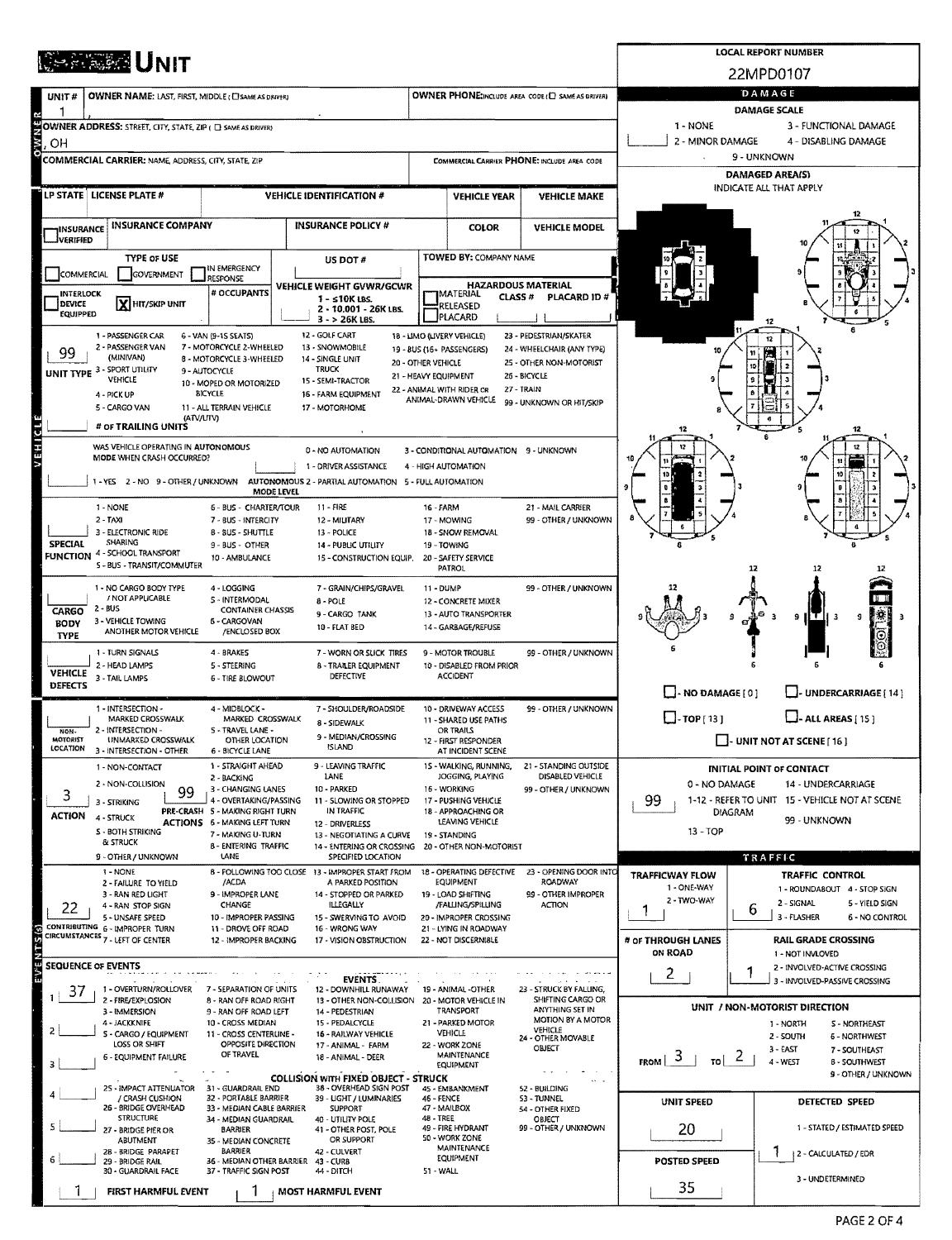| UNIT #<br>, OH<br><b>INJURIES INJURED</b><br>BY<br>OL CLASS                                | <b>UKNOWN</b><br><b>TAKEN</b>            | <b>EMS AGENCY (NAME)</b>                                                                               |                                                 |                                                                                  |                                                                       |                                                        |                             |                                                                                                                                                                                                          |                                                      |                                   |                                                                                                                |                                                      |                                          | AGE                                                                             | <b>GENDER</b>          |  |  |  |  |
|--------------------------------------------------------------------------------------------|------------------------------------------|--------------------------------------------------------------------------------------------------------|-------------------------------------------------|----------------------------------------------------------------------------------|-----------------------------------------------------------------------|--------------------------------------------------------|-----------------------------|----------------------------------------------------------------------------------------------------------------------------------------------------------------------------------------------------------|------------------------------------------------------|-----------------------------------|----------------------------------------------------------------------------------------------------------------|------------------------------------------------------|------------------------------------------|---------------------------------------------------------------------------------|------------------------|--|--|--|--|
|                                                                                            |                                          |                                                                                                        |                                                 |                                                                                  | <b>SEREER MOTORIST / NON-MOTORIST</b><br>NAME: LAST, FIRST, MIDDLE    |                                                        |                             |                                                                                                                                                                                                          |                                                      |                                   |                                                                                                                | 22MPD0107<br>DATE OF BIRTH                           |                                          |                                                                                 |                        |  |  |  |  |
|                                                                                            |                                          |                                                                                                        |                                                 | ADDRESS: STREET, CITY, STATE, ZIP                                                |                                                                       |                                                        |                             |                                                                                                                                                                                                          |                                                      |                                   |                                                                                                                |                                                      | <b>CONTACT PHONE - INCLUDE AREA CODE</b> |                                                                                 |                        |  |  |  |  |
|                                                                                            |                                          |                                                                                                        |                                                 |                                                                                  |                                                                       |                                                        |                             |                                                                                                                                                                                                          |                                                      |                                   |                                                                                                                |                                                      | AIR BAG USAGE                            |                                                                                 |                        |  |  |  |  |
|                                                                                            |                                          |                                                                                                        | INJURED TAKEN TO: MEDICAL FACILITY (NAME, CITY) |                                                                                  |                                                                       |                                                        |                             | SAFETY EQUIPMENT<br>USED                                                                                                                                                                                 |                                                      | DOT-COMPLIANT<br><b>MC HELMET</b> | <b>SEATING</b>                                                                                                 | <b>POSITION</b>                                      |                                          | <b>EJECTION</b>                                                                 | <b>TRAPPED</b>         |  |  |  |  |
|                                                                                            |                                          | OL STATE OPERATOR LICENSE NUMBER                                                                       |                                                 |                                                                                  | <b>OFFENSE CHARGED</b>                                                |                                                        | <b>LOCAL</b><br>CODE        | OFFENSE DESCRIPTION                                                                                                                                                                                      |                                                      |                                   |                                                                                                                | <b>CITATION NUMBER</b>                               |                                          |                                                                                 |                        |  |  |  |  |
|                                                                                            | <b>ENDORSEMENT</b>                       | <b>RESTRICTION SELECT UP TO 3</b>                                                                      |                                                 | <b>DRIVER</b>                                                                    |                                                                       | ALCOHOL / DRUG SUSPECTED                               |                             | CONDITION                                                                                                                                                                                                |                                                      |                                   | <b>ALCOHOL TEST</b>                                                                                            |                                                      |                                          | <b>DRUG TEST(S):</b>                                                            |                        |  |  |  |  |
|                                                                                            |                                          |                                                                                                        |                                                 | <b>DISTRACTED</b><br>BY                                                          | ALCOHOL                                                               | MARUUANA<br>OTHER DRUG                                 |                             |                                                                                                                                                                                                          | <b>STATUS</b>                                        | <b>TYPE</b>                       | VALUE                                                                                                          | <b>STATUS</b>                                        | <b>TYPE</b>                              |                                                                                 | RESULTS SELECT UP TO 4 |  |  |  |  |
| UNIT #                                                                                     |                                          | NAME: LAST, FIRST, MIDDLE                                                                              |                                                 |                                                                                  |                                                                       |                                                        |                             |                                                                                                                                                                                                          |                                                      |                                   | DATE OF BIRTH                                                                                                  |                                                      |                                          | AGE                                                                             | <b>GENDER</b>          |  |  |  |  |
|                                                                                            | <b>ADDRESS: STREET, CITY, STATE, ZIP</b> |                                                                                                        |                                                 |                                                                                  |                                                                       |                                                        |                             |                                                                                                                                                                                                          |                                                      |                                   | <b>CONTACT PHONE - INCLUDE AREA CODE</b>                                                                       |                                                      |                                          |                                                                                 |                        |  |  |  |  |
| <b>INJURIES INJURED</b>                                                                    |                                          | <b>EMS AGENCY (NAME)</b>                                                                               |                                                 |                                                                                  |                                                                       | INJURED TAKEN TO: MEDICAL FACILITY (NAME CITY)         |                             | <b>SAFETY EQUIPMENT</b><br><b>USED</b>                                                                                                                                                                   |                                                      |                                   | <b>SEATING</b>                                                                                                 |                                                      | AIR BAG USAGE                            | <b>EJECTION</b>                                                                 | TRAPPED                |  |  |  |  |
|                                                                                            | <b>TAKEN</b><br>BY                       |                                                                                                        |                                                 |                                                                                  |                                                                       |                                                        |                             |                                                                                                                                                                                                          | DOT-COMPLIANT<br><b>POSITION</b><br><b>MC HELMET</b> |                                   |                                                                                                                |                                                      |                                          |                                                                                 |                        |  |  |  |  |
|                                                                                            | OL STATE OPERATOR LICENSE NUMBER         |                                                                                                        |                                                 |                                                                                  | <b>LOCAL</b><br>OFFENSE DESCRIPTION<br><b>OFFENSE CHARGED</b><br>CODE |                                                        |                             |                                                                                                                                                                                                          |                                                      |                                   |                                                                                                                | <b>CITATION NUMBER</b>                               |                                          |                                                                                 |                        |  |  |  |  |
| OL CLASS                                                                                   | ENDORSEMENT                              | <b>RESTRICTION SELECT UP TO 3</b>                                                                      |                                                 | <b>DRIVER</b><br><b>DISTRACTED</b><br>BΥ                                         | ALCOHOL                                                               | ALCOHOL / DRUG SUSPECTED<br>MARUUANA<br>OTHER DRUG     |                             | <b>CONDITION</b>                                                                                                                                                                                         | <b>STATUS</b>                                        | <b>TYPE</b>                       | <b>ALCOHOL TEST</b><br>VALUE                                                                                   | <b>STATUS</b>                                        | TYPE                                     | <b>DRUG TEST(S)</b>                                                             | RESULTS SELECT UP TO 4 |  |  |  |  |
| UNIT #                                                                                     | NAME: LAST, FIRST, MIDDLE                |                                                                                                        |                                                 |                                                                                  |                                                                       |                                                        |                             | DATE OF BIRTH                                                                                                                                                                                            |                                                      |                                   |                                                                                                                |                                                      | AGE                                      | <b>GENDER</b>                                                                   |                        |  |  |  |  |
|                                                                                            | <b>ADDRESS: STREET, CITY, STATE, ZIP</b> |                                                                                                        |                                                 |                                                                                  |                                                                       |                                                        |                             |                                                                                                                                                                                                          |                                                      |                                   | <b>CONTACT PHONE - INCLUDE AREA CODE</b>                                                                       |                                                      |                                          |                                                                                 |                        |  |  |  |  |
| <b>INJURIES</b><br>BY                                                                      | INJURED<br><b>TAKEN</b>                  | <b>EMS AGENCY (NAME)</b>                                                                               |                                                 |                                                                                  |                                                                       | <b>INJURED TAKEN TO: MEDICAL FACILITY (NAME, CITY)</b> |                             | <b>SAFETY EQUIPMENT</b><br><b>USED</b>                                                                                                                                                                   |                                                      | DOT-Compuant<br><b>MC HELMET</b>  | <b>SEATING</b><br>POSITION                                                                                     |                                                      | AIR BAG USAGE                            | <b>EJECTION</b>                                                                 | <b>TRAPPED</b>         |  |  |  |  |
|                                                                                            |                                          | OL STATE OPERATOR LICENSE NUMBER                                                                       |                                                 |                                                                                  | <b>OFFENSE CHARGED</b>                                                |                                                        | <b>LOCAL</b><br><b>CODE</b> | OFFENSE DESCRIPTION                                                                                                                                                                                      |                                                      |                                   |                                                                                                                |                                                      | <b>CITATION NUMBER</b>                   |                                                                                 |                        |  |  |  |  |
| OL CLASS                                                                                   | <b>ENDORSEMENT</b>                       | <b>RESTRICTION SELECT UP TO 3</b>                                                                      |                                                 | <b>DRIVER</b><br><b>DISTRACTED</b><br>BY                                         | ALCOHOL                                                               | ALCOHOL / DRUG SUSPECTED<br>MARIJUANA<br>OTHER DRUG    |                             | <b>CONDITION</b>                                                                                                                                                                                         | <b>STATUS</b>                                        | TYPE                              | <b>ALCOHOL TEST</b><br>VALUE                                                                                   | $\Theta = -\pi$<br><b>STATUS</b>                     | TYPE                                     | DRUG-TEST(S)                                                                    | RESULTS SELECT UP TO 4 |  |  |  |  |
| <b>INJURIES</b>                                                                            |                                          | <b>SEATING POSITION</b>                                                                                |                                                 | AIR BAG                                                                          |                                                                       | OL CLASS                                               |                             | OL RESTRICTION(S)                                                                                                                                                                                        |                                                      |                                   | DRIVER DISTRACTION                                                                                             |                                                      |                                          | <b>TEST STATUS</b>                                                              |                        |  |  |  |  |
| i - FATAL<br>2 - SUSPECTED SERIOUS<br>INJURY <b>A</b>                                      |                                          | I - FRONT - LEFT SIDE<br>(MOTORCYCLE DRIVER)<br>FRONT - MIDDLE<br>3 FRONT - RIGHT SIDE                 |                                                 | 1 - NOT DEPLOYED<br>2 - DEPLOYED FRONT<br>3 - DEPLOYED SIDE<br>4 - DEPLOYED BOTH |                                                                       | $-1$ - CLASS A<br>2 - CLASS B<br>3 - CLASS C           |                             | : 1 - ALCOHOL INTERLOCK<br>DEVICE<br>2 - CDL INTRASTATE ONLY<br>.3 - CORRECTIVE LENSES                                                                                                                   |                                                      |                                   | 1 - NOT DISTRACTED<br>2 - MANUALLY OPERATING AN'<br><b>ELECTRONIC-</b><br>COMMUNICATION DEVICE                 | ាក់ទាំងជើងជា                                         |                                          | 1 - NONE GIVEN<br>2 - TEST REFUSED<br>$3 - TEST$ GIVEN, $\therefore$            | CONTAMINATED SAMPLE    |  |  |  |  |
| 3 - SUSPECTED MINOR<br>INJURY.<br>4 - POSSIBLE INJURY                                      |                                          | 4 - SECOND - LEFT SIDE<br>(MOTORCYCLE PASSENGER)<br>S - SECOND - MIDDLE                                |                                                 | <b>FRONT/SIDE</b><br>5 - NOT APPLICABLE<br>9 - DEPLOYMENT UNKNOWN                |                                                                       | 4 - REGULAR CLASS<br>$(OHIO = D)$                      |                             | ∛4 - FARM WAIVER<br>5'- EXCEPT CLASS A BUS<br><b>6 - EXCEPT CLASS A</b>                                                                                                                                  |                                                      |                                   | (TEXTING, TYPING,<br><b>DIALING</b><br>- TALKING ON HANDS-FREE<br>COMMUNICATION DEVICE                         |                                                      |                                          | / UNUSABLE:<br>- TEST GIVEN,<br><b>RESULTS-KNOWN</b>                            |                        |  |  |  |  |
| 5 - NO APPARENT INJURY<br><b>INJURIES TAKEN BY</b>                                         |                                          | 6 - SECOND - RIGHT SIDE<br><b>A7 - THIRD. LLEFT SIDE</b><br>(MOTORCYCLE SIDE CAR)<br>8. THIRD : MIDDLE |                                                 | EJECTION<br><b>14 NOT EJECTED : 14 200 15</b>                                    |                                                                       | 5 - M/C MOPED ONLY<br>6 - NO VALID OL                  |                             | & CLASS B BUS<br>- EXCEPT TRACTOR-TRAILER<br>8 - INTERMEDIATE LICENSE<br><b>RESTRICTIONS</b>                                                                                                             |                                                      |                                   | 4 - TALKING ON HAND-HELD<br>COMMUNICATION DEVICE<br>5 - OTHER ACTIVITY WITH AN                                 |                                                      |                                          | 5 - TEST GIVEN,<br>RESULTS UNKNOWN<br><b>ALCOHOL TEST T</b>                     |                        |  |  |  |  |
| 1 - NOT TRANSPORTED<br>JTREATED AT SCENE<br>2 - EMS                                        |                                          | 9 - THIRD - RIGHT SIDE<br>10 - SLEEPER SECTION<br>OF TRUCK CAB                                         |                                                 | 2'- PARTIALLY EJECTED<br>3 - TOTALLY EJECTED<br>4 - Not applicable only          |                                                                       | <b>OL ENDORSEMENT</b><br>H - HAZMAT                    |                             | LEARNER'S PERMIT<br><b>RESTRICTIONS</b><br>10 - LIMITED TO DAYLIGHT<br>ONLY                                                                                                                              |                                                      |                                   | ELECTRONIC DEVICE<br>(6 – PASSENGER + + - ታንድ<br>- OTHER DISTRACTION.<br>INSIDE THE VEHICLE:                   |                                                      | ុ1 - NONE<br>$2 - BLOOD$<br>3 - URINE    |                                                                                 |                        |  |  |  |  |
| 3 - POLICE<br>9 - OTHER / UNKNOWN                                                          |                                          | <b>PASSENGER IN</b><br>OTHER ENCLOSED CARGO<br>AREA (NON-TRAILING UNIT,                                |                                                 | <b>TRAPPED</b><br>1 - NOT TRAPPED                                                |                                                                       | M - MOTORCYCLE<br>P - PASSENGER<br>: N - TANKER        |                             | $\cdot$ $11$ - Limited to employment.<br>12 - LIMITED - OTHER<br>13 - MECHANICAL DEVICES                                                                                                                 |                                                      |                                   | <b>3 - OTHER DISTRACTION</b><br><b>OUTSIDE THE VEHICLE</b><br>9 - OTHER / UNKNOWN :                            |                                                      | 4 - BREATH<br>5-OTHER                    |                                                                                 |                        |  |  |  |  |
| ਤ ਅਤੇ ਇਹ ਨਾਟ<br><b>SAFETY EQUIPMENT</b><br>1 - NONE USED                                   |                                          | BUS, PICK-UP WITH CAP)<br>2 - PASSENGER IN ·<br>UNENCLOSED CARGO AREA<br>-13: - TRAILING UNIT          | 3 - FREED BY                                    | 2 - EXTRICATED BY<br>MECHANICAL MEANS<br>NON-MECHANICAL MEANS                    |                                                                       | Q - MOTOR SCOOTER<br>R - THREE-WHEEL                   |                             | (SPECIAL BRAKES, HAND.<br>CONTROLS, OR OTHER<br><b>ADAPTIVE DEVICES)</b>                                                                                                                                 |                                                      |                                   | <b>CONDITION</b><br>1 - APPARENTLY NORMAL                                                                      |                                                      | 1 - NONE<br>$2 - BLOOD$                  | <b>DRUG TEST</b>                                                                |                        |  |  |  |  |
| 2 - SHOULDER BELT ONLY<br>√ USED<br>3 - LAP BELT ONLY USED                                 |                                          | 14 - RIDING ON VEHICLE<br><b>EXTERIOR</b><br>(NON-TRAILING UNIT)                                       |                                                 |                                                                                  |                                                                       | MOTORCYCLE-<br>S - SCHOOL BUS<br>T - DOUBLE & TRIPLE   |                             | 2 - PHYSICAL IMPAIRMENT<br>: 14 - MILITARY VEHICLES ONLY.<br>3 - EMOTIONAL (E.G.,<br>:15 - MOTOR VEHICLES<br>DEPRESSED, ANGRY,<br><b>WITHOUT AIR BRAKES</b><br><b>16 - OUTSIDE MIRROR</b><br>DISTURBED). |                                                      |                                   |                                                                                                                | 3 - URINE<br>4 - OTHER<br><b>DRUG TEST RESULT(S)</b> |                                          |                                                                                 |                        |  |  |  |  |
| 4 - SHOULDER & LAP BELT<br><b>USED</b><br>5 - CHILD RESTRAINT SYSTEM<br>- FORWARD FACING   |                                          | 15 - NON-MOTORIST<br>99 - OTHER / UNKNOWN                                                              |                                                 |                                                                                  |                                                                       | <b>TRAILERS</b> 4.75<br>X - TANKER / HAZMAT<br>75 L    |                             | 17 - PROSTHETIC AID<br>18 - OTHER                                                                                                                                                                        |                                                      |                                   | ⊱4 - ILLNESS<br>295-4060<br>(S - FELL ASLEEP, FAINTED).<br><b>FATIGUED, ETC.</b><br>6 - UNDER THE INFLUENCE OF |                                                      |                                          | 1 - AMPHETAMINES<br>2 - BARBITURATES<br>3 - BENZODIAZEPINES<br>4 - CANNABINOIDS |                        |  |  |  |  |
| <b>6 - CHILD RESTRAINT SYSTEM</b><br>- REAR FACING<br>7 - BOOSTER SEAT.<br>8 - HELMET USED |                                          |                                                                                                        |                                                 |                                                                                  |                                                                       | <b>GENDER</b><br>F - FEMALE :<br>M - MALE              |                             |                                                                                                                                                                                                          |                                                      |                                   | MEDICATIONS / DRUGS /<br><b>ALCOHOL</b><br>9 - OTHER / UNKNOWN                                                 |                                                      | 5 - COCAINE<br>7 - OTHER                 | 6 - OPIATES / OPIOIDS<br>8 - NEGATIVE RESULTS                                   |                        |  |  |  |  |